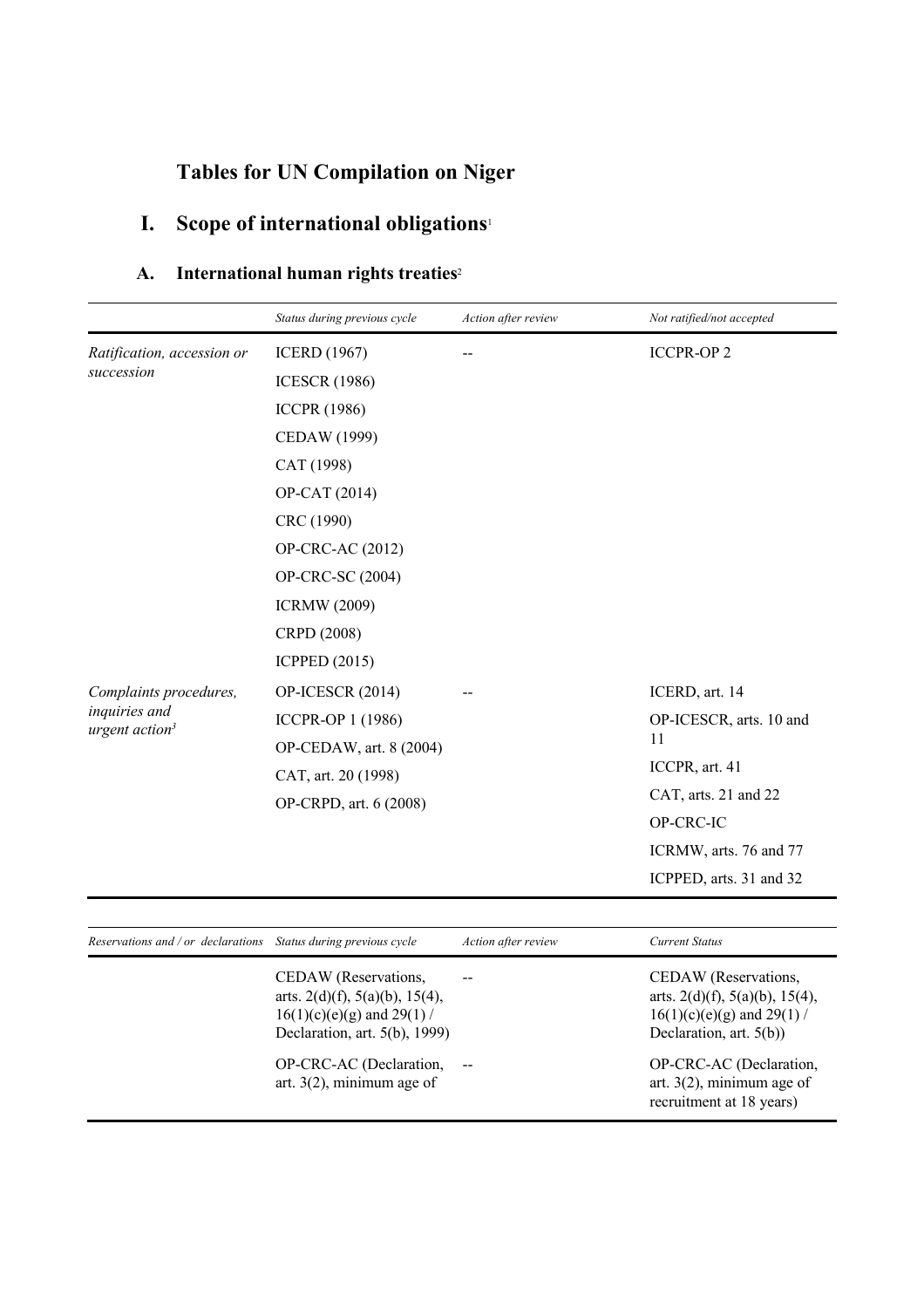|                                          | Status during previous cycle                                                                                                                                        | Action after review                                                                                                                                       | Not ratified                                                                                           |
|------------------------------------------|---------------------------------------------------------------------------------------------------------------------------------------------------------------------|-----------------------------------------------------------------------------------------------------------------------------------------------------------|--------------------------------------------------------------------------------------------------------|
| Ratification, accession or<br>succession | CED - Convention for the<br>Protection of All Persons<br>from Enforced<br>Disappearance                                                                             |                                                                                                                                                           | Convention on the<br>Prevention and<br>Punishment of the Crime<br>of Genocide                          |
|                                          | CED, Art.32 - Interstate<br>communication procedure<br>under the International<br>Convention for the<br>Protection of All Persons<br>from Enforced<br>Disappearance |                                                                                                                                                           |                                                                                                        |
|                                          | CRC-OP-AC - Optional<br>Protocol to the Convention<br>on the Rights of the Child<br>on the involvement of<br>children in armed conflict                             |                                                                                                                                                           |                                                                                                        |
|                                          | CESCR-OP - Optional<br>protocol to the International<br>Covenant on Economic,<br>Social and Cultural Rights                                                         |                                                                                                                                                           |                                                                                                        |
|                                          | CED, Art.33 - Inquiry<br>procedure under the<br>International Convention for<br>the Protection of All<br>Persons from Enforced<br>Disappearance                     |                                                                                                                                                           |                                                                                                        |
|                                          | Geneva Conventions of 12<br>August 1949 and Additional<br>Protocols thereto <sup>4</sup>                                                                            |                                                                                                                                                           |                                                                                                        |
|                                          | Rome Statute of the<br><b>International Criminal</b><br>Court                                                                                                       | Amendment to the Rome<br>Statute of the International<br>Criminal Court on the crime<br>of aggression                                                     | Agreement on Privileges<br>and Immunities of the<br>International Criminal<br>Court                    |
|                                          |                                                                                                                                                                     |                                                                                                                                                           | Second Optional Protocol<br>to the ICCPR                                                               |
|                                          |                                                                                                                                                                     | ILO Convention No. 144 on<br>Tripartite Consultations on<br><b>International Labor Standards</b><br>The Hague Convention on<br>Protection of Children and | <b>International Labour</b><br>Organization (ILO)<br>Domestic Workers<br>Convention, 2011 (No.<br>189) |

### **B. Other main relevant international instruments**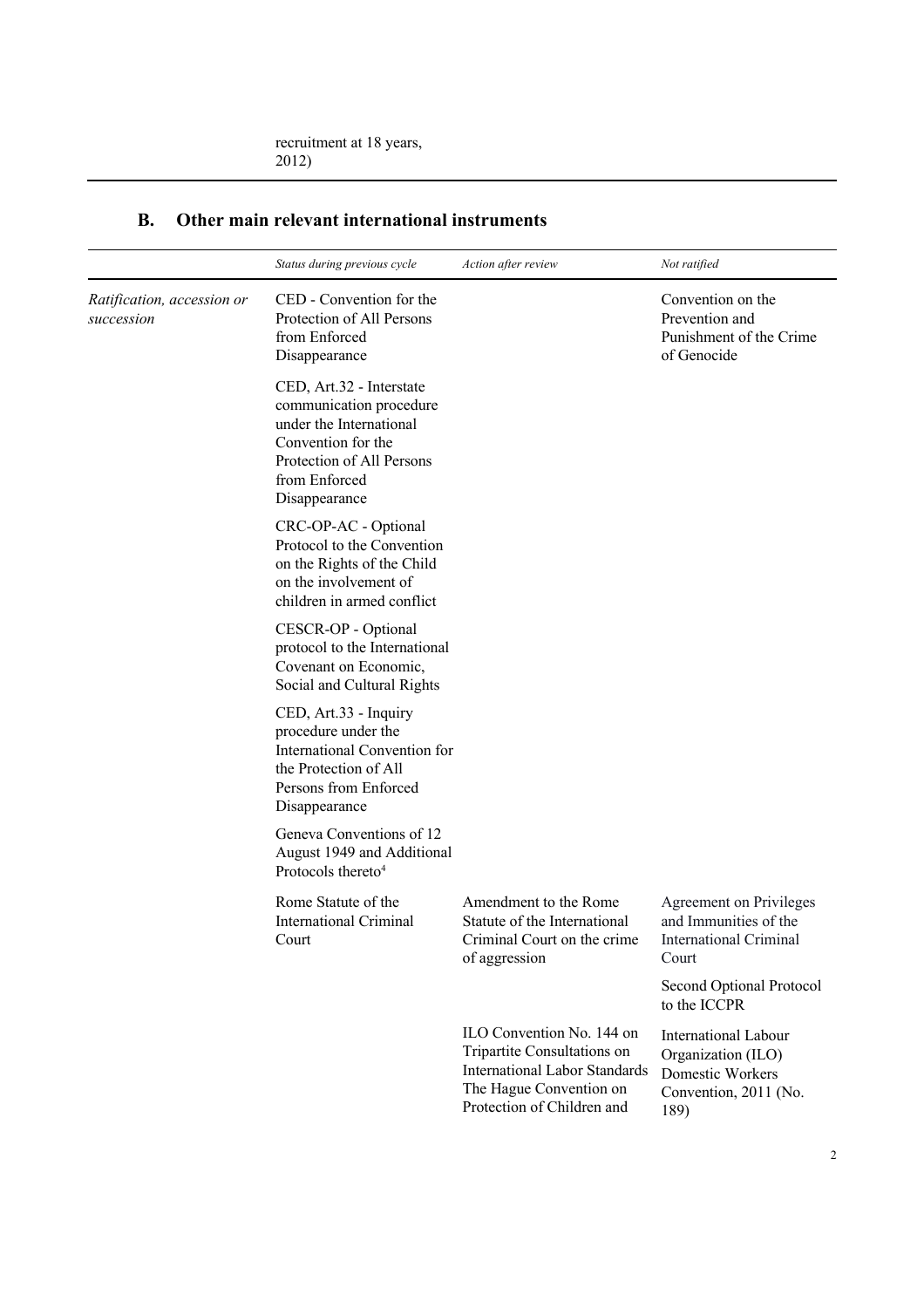Cooperation in Respect of Intercountry Adoption ILO Employment Policy Convention No. 122 Convention on the Non-Applicability of Statutory Limitations to War Crimes and Crimes Against Humanity ILO Convention No. 183 on maternity protection

CED, Art.32 - Interstate communication procedure under the International Convention for the Protection of All Persons from Enforced Disappearance

### **II. Cooperation with human rights mechanisms and bodies**

| Treaty body  | Concluding observations<br>included in previous review | Latest report submitted<br>since previous review | Latest concluding<br>observations          | Reporting status                                                                                    |
|--------------|--------------------------------------------------------|--------------------------------------------------|--------------------------------------------|-----------------------------------------------------------------------------------------------------|
| <b>CERD</b>  | August 2015                                            | 2019                                             |                                            | Twenty-second to<br>twenty-fifth reports<br>pending consideration<br>in August 2021.                |
| <b>CESCR</b> |                                                        | 2017                                             | March 2018                                 | Second report due in<br>2023.                                                                       |
| HR Committee |                                                        | 2018                                             | March 2019                                 | Third report due in<br>2023.                                                                        |
| <b>CEDAW</b> |                                                        | 2015                                             | <b>July 2017</b>                           | Fifth report due in<br>July 2021.                                                                   |
| CAT          |                                                        | 2018                                             | December 2019                              | Second report due in<br>2023.                                                                       |
| <b>CRC</b>   |                                                        | 2015 (on OP-CRC-<br>SC) / 2017 (on CRC)          | October 2018 (on<br>CRC and OP-CRC-<br>SC) | Sixth and seventh<br>reports due in 2023.<br>Initial report on OP-<br>CRC-AC overdue<br>since 2014. |
| <b>CMW</b>   |                                                        | 2016                                             | September 2016                             | Second report due in<br>October 2021.                                                               |
| <b>CRPD</b>  |                                                        | 2015                                             | March 2019                                 | Second to fifth reports<br>due in 2026.                                                             |
| <b>CED</b>   |                                                        | 2019                                             |                                            | Initial report pending<br>consideration.                                                            |

#### **A. Cooperation with treaty bodies**<sup>5</sup>

**Reporting status**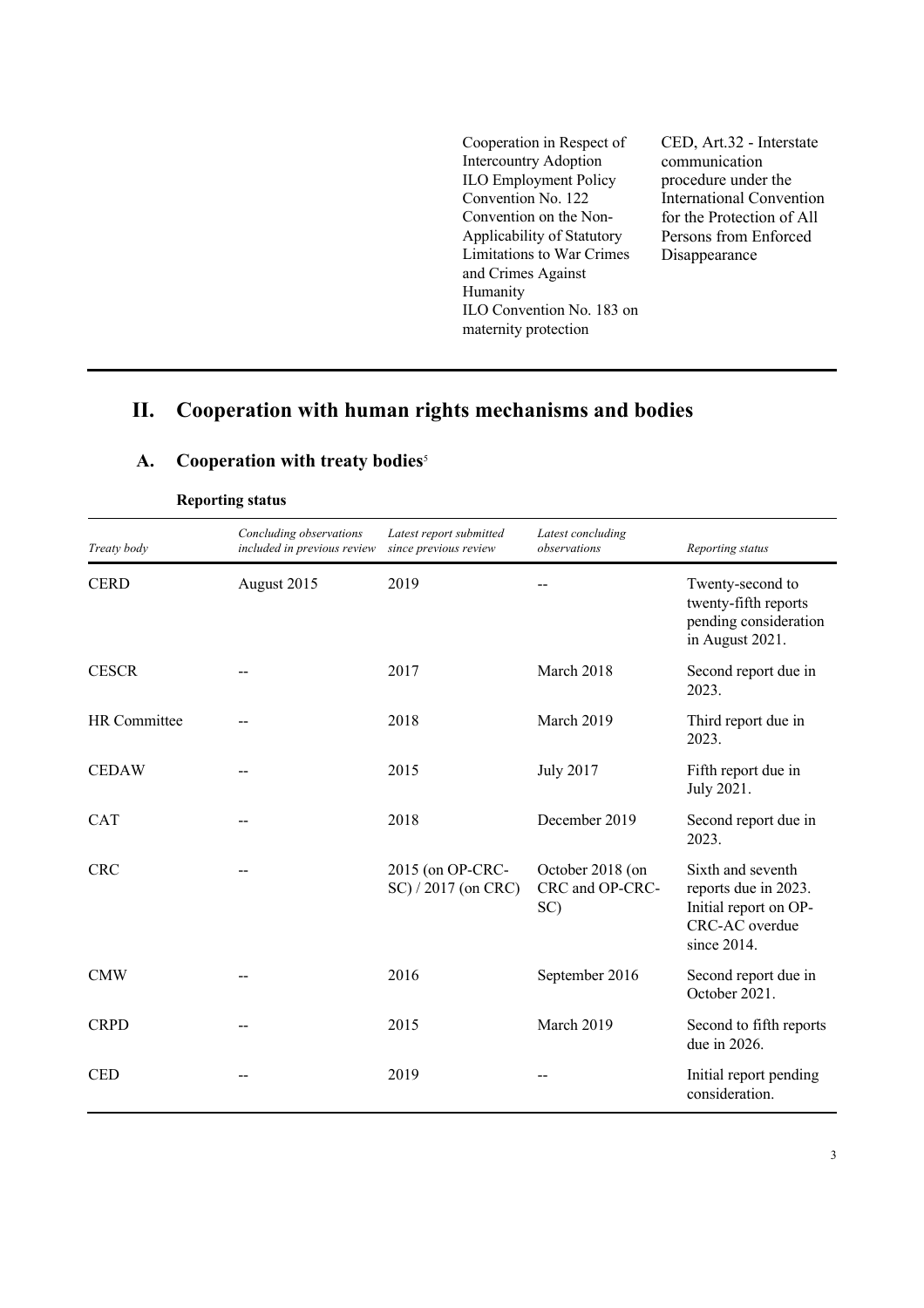| Treaty body  | Due in | Subject matter                                                                                                                                                                                                                                                                                                                                 | Submitted |
|--------------|--------|------------------------------------------------------------------------------------------------------------------------------------------------------------------------------------------------------------------------------------------------------------------------------------------------------------------------------------------------|-----------|
| <b>CESCR</b> | 2019   | Labour inspection; early<br>marriage; and right to<br>health. <sup>6</sup>                                                                                                                                                                                                                                                                     | 20207     |
| HR Committee | 2021   | Fight against corruption;<br>conditions of detention;<br>freedoms of expression and<br>assembly; and protection of<br>journalists and human rights<br>defenders. <sup>8</sup>                                                                                                                                                                  |           |
| <b>CEDAW</b> | 2019   | Criminalize the practice of<br>wahaya; define and<br>criminalize sexual violence<br>against women; shelters and<br>medical treatment,<br>psychosocial rehabilitation<br>and reintegration<br>programmes, as well as<br>legal assistance, to victims<br>of gender-based violence;<br>and re-entry into school of<br>young mothers. <sup>9</sup> | 202110    |
| <b>CAT</b>   | 2020   | Safeguards related to the<br>issuance of medical<br>certificates; release of<br>persons in custody;<br>prevention of deaths in<br>detention; and establishment<br>of a national preventive<br>mechanism. <sup>11</sup>                                                                                                                         |           |
| <b>CMW</b>   | 2018   | Forced labour and other<br>forms of ill-treatment, and<br>illegal or clandestine<br>movements and<br>employment of migrant<br>workers in an irregular<br>situation. <sup>12</sup>                                                                                                                                                              |           |

#### **Responses to specific follow-up requests from concluding observations**

#### **Country visits and/or inquiries by treaty bodies**

| <b>SPT</b><br>January-February 2017 <sup>13</sup><br>Support the Niger in the<br>implementation of the national<br>liberty. $14$ | Treaty body | Date | Subject matter                                                                   |
|----------------------------------------------------------------------------------------------------------------------------------|-------------|------|----------------------------------------------------------------------------------|
|                                                                                                                                  |             |      | preventive mechanism and to conduct<br>a field visit to places of deprivation of |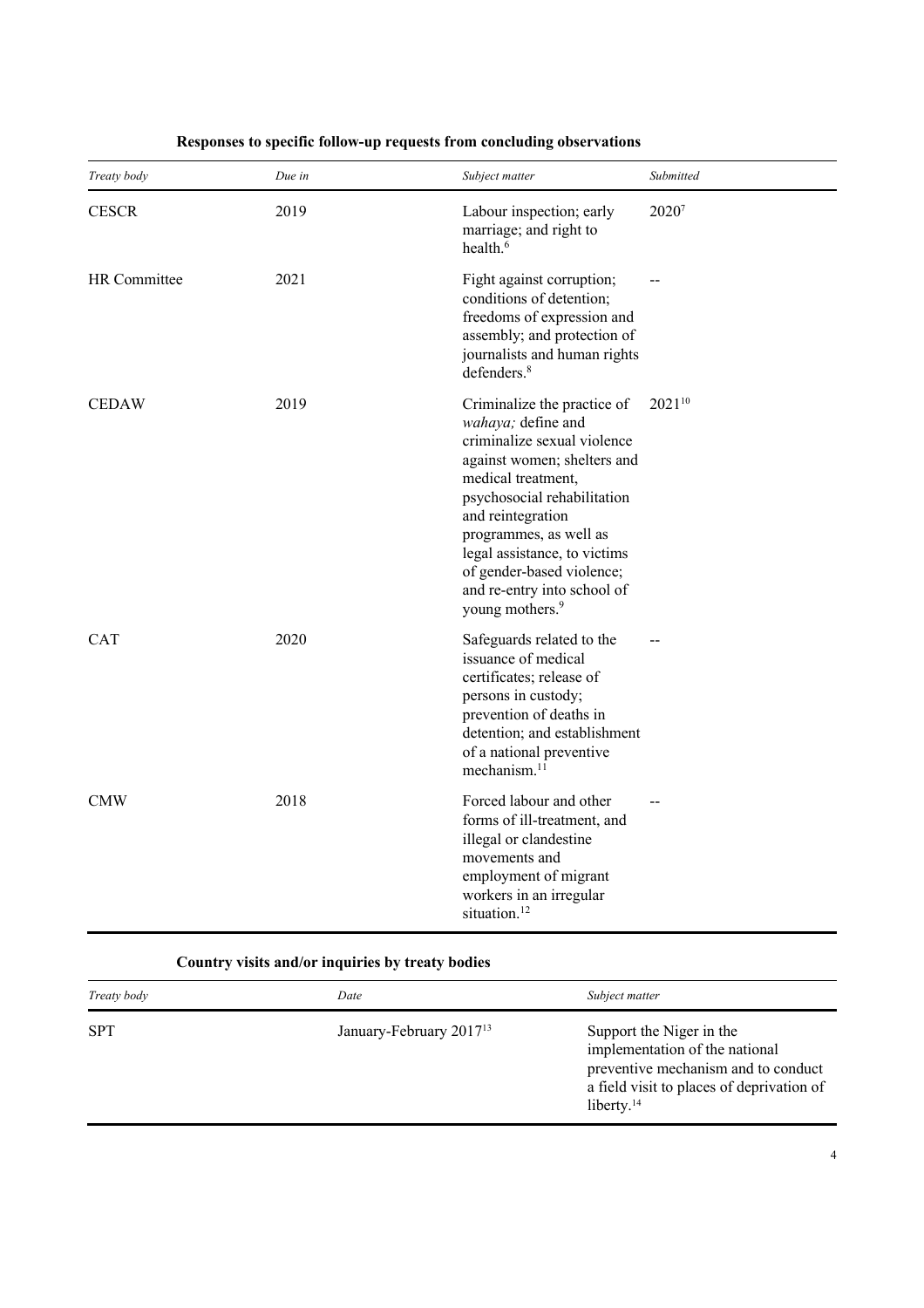#### **B. Cooperation with special procedures**<sup>15</sup>

|                                                         | Status during previous cycle                                                                                   | Current status       |
|---------------------------------------------------------|----------------------------------------------------------------------------------------------------------------|----------------------|
| Standing invitations                                    | Yes                                                                                                            | Yes                  |
| <i>Visits undertaken</i>                                | Migrant                                                                                                        | --                   |
| Visits agreed to in principle                           | IDPsSlavery                                                                                                    | --                   |
| Visits requested                                        |                                                                                                                | Arbitrary detention  |
|                                                         |                                                                                                                | Water and sanitation |
| Responses to letters of<br>allegation and urgent appeal | During the period under review 2<br>communications were sent. The<br>Government replied to 1<br>communications |                      |

### **C. Status of national human rights institutions**<sup>16</sup>

| National human rights institution | Status during previous cycle | Status during present cycle <sup>17</sup> |
|-----------------------------------|------------------------------|-------------------------------------------|
| <b>YES</b>                        |                              |                                           |

#### *Notes*

<sup>1</sup> Unless indicated otherwise, the status of ratification of instruments listed in the table may be found on the official website of the United Nations Treaty Collection database, Office of Legal Affairs of the United Nations Secretariat, http://treaties.un.org/. Please also refer to the United Nations compilation on Niger from the previous cycle (A/HRC/WG.6/24/NER/2).<br><sup>2</sup> The following abbreviations have been used in the universal p

|                   | $2\degree$ The following abbreviations have been used in the universal periodic review document: |
|-------------------|--------------------------------------------------------------------------------------------------|
| <b>ICERD</b>      | International Convention on the Elimination of All Forms of                                      |
|                   | Racial Discrimination;                                                                           |
| <b>ICESCR</b>     | International Covenant on Economic, Social and Cultural                                          |
|                   | Rights;                                                                                          |
| <b>OP-ICESCR</b>  | Optional Protocol to ICESCR;                                                                     |
| <b>ICCPR</b>      | International Covenant on Civil and Political Rights;                                            |
| <b>ICCPR-OP1</b>  | Optional Protocol to ICCPR;                                                                      |
| <b>ICCPR-OP 2</b> | Second Optional Protocol to ICCPR, aiming at the abolition of                                    |
|                   | the death penalty;                                                                               |
| <b>CEDAW</b>      | Convention on the Elimination of All Forms of Discrimination                                     |
|                   | against Women;                                                                                   |
| <b>OP-CEDAW</b>   | Optional Protocol to CEDAW;                                                                      |
| <b>CAT</b>        | Convention against Torture and Other Cruel, Inhuman or                                           |
|                   | Degrading Treatment or Punishment;                                                               |
| OP-CAT            | Optional Protocol to CAT;                                                                        |
| <b>CRC</b>        | Convention on the Rights of the Child;                                                           |
| OP-CRC-AC         | Optional Protocol to CRC on the involvement of children in                                       |
|                   |                                                                                                  |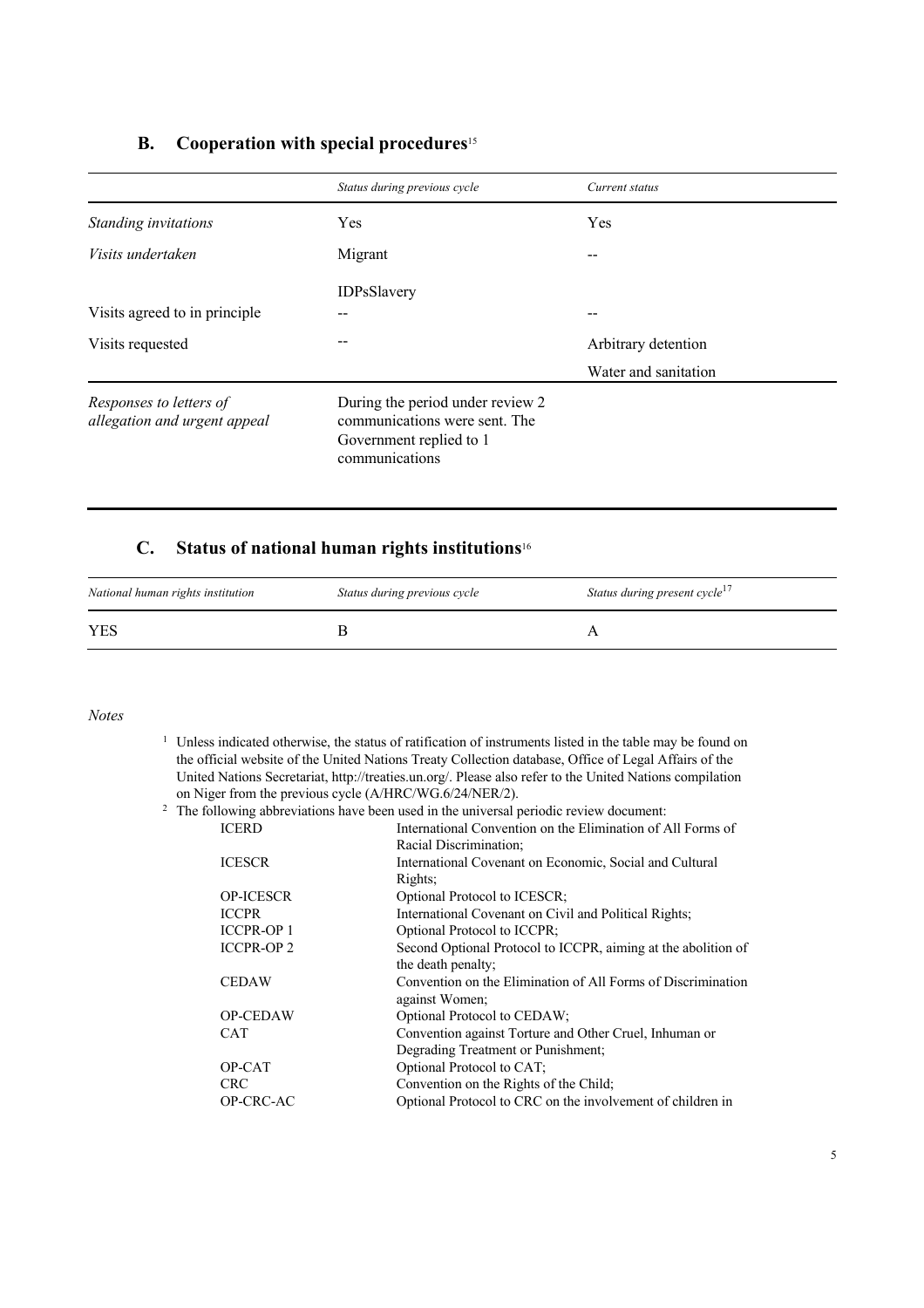|                | armed conflict;                                                 |
|----------------|-----------------------------------------------------------------|
| OP-CRC-SC      | Optional Protocol to CRC on the sale of children, child         |
|                | prostitution and child pornography;                             |
| OP-CRC-IC      | Optional Protocol to CRC on a communications procedure;         |
| <b>ICRMW</b>   | International Convention on the Protection of the Rights of All |
|                | Migrant Workers and Members of Their Families;                  |
| <b>CRPD</b>    | Convention on the Rights of Persons with Disabilities;          |
| <b>OP-CRPD</b> | Optional Protocol to CRPD;                                      |
| <b>ICPPED</b>  | International Convention for the Protection of All Persons      |
|                | from Enforced Disappearance.                                    |

- <sup>3</sup> Individual complaints: ICCPR-OP 1, art. 1; OP-CEDAW, art. 1; OP-CRPD, art. 1; OP-ICESCR, art. 1; OP-CRC-IC, art. 5; ICERD, art. 14; CAT, art. 22; ICRMW, art. 77; and ICPPED, art. 31. Inquiry procedure: OP-CEDAW, art. 8; CAT, art. 20; ICPPED, art. 33; OP-CRPD, art. 6; OP-ICESCR, art. 11; and OP-CRC-IC, art. 13. Inter-State complaints: ICCPR, art. 41; ICERD, art. 11; ICRMW, art. 76; ICPPED, art. 32; CAT, art. 21; OP-ICESCR, art. 10; and OP-CRC-IC, art. 12. Urgent action: ICPPED, art. 30.
- <sup>4</sup> Geneva Convention for the Amelioration of the Condition of the Wounded and Sick in Armed Forces in the Field (First Convention); Geneva Convention for the Amelioration of the Condition of Wounded, Sick and Shipwrecked Members of Armed Forces at Sea (Second Convention); Geneva Convention relative to the Treatment of Prisoners of War (Third Convention); Geneva Convention relative to the Protection of Civilian Persons in Time of War (Fourth Convention);Protocol Additional to the Geneva Conventions of 12 August 1949, and relating to the Protection of Victims of International Armed Conflicts (Protocol I); Protocol Additional to the Geneva Conventions of 12 August 1949, and relating to the Protection of Victims of Non-International Armed Conflicts (Protocol II); Protocol Additional to the Geneva Conventions of 12 August 1949, and relating to the Adoption of an Additional Distinctive Emblem (Protocol III).. For the official status of ratifications, see Federal Department of Foreign Affairs of Switzerland, at

https://www.dfae.admin.ch/eda/fr/dfae/politique-exterieure/droit-international-public/traitesinternationaux/depositaire/protection-des-victimes-de-la-guerre.html.

<sup>5</sup> The following abbreviations have been used in the present document:

| <b>CERD</b>                                | Committee on the Elimination of Racial Discrimination;   |
|--------------------------------------------|----------------------------------------------------------|
| <b>CESCR</b>                               | Committee on Economic, Social and Cultural Rights;       |
| <b>HR</b> Committee                        | Human Rights Committee;                                  |
| <b>CEDAW</b>                               | Committee on the Elimination of Discrimination against   |
|                                            | Women:                                                   |
| <b>CAT</b>                                 | Committee against Torture;                               |
| <b>CRC</b>                                 | Committee on the Rights of the Child;                    |
| <b>CMW</b>                                 | Committee on the Protection of the Rights of All Migrant |
|                                            | Workers and Members of Their Families:                   |
| <b>CRPD</b>                                | Committee on the Rights of Persons with Disabilities;    |
| <b>CED</b>                                 | Committee on Enforced Disappearances;                    |
| <b>SPT</b>                                 | Subcommittee on Prevention of Torture.                   |
| $\Delta \text{NED}$ (CO) $\frac{1}{2}$ (C) |                                                          |

- <sup>6</sup> E/C.12/NER/CO/1, para. 66.
- <sup>7</sup> E/C.12/NER/FCO/1.
- <sup>8</sup> CCPR/C/NER/CO/2, para. 47.
- <sup>9</sup> CEDAW/C/NER/CO/3-4, para. 50.
- <sup>10</sup> CEDAW/C/NER/FCO/3-4.
- <sup>11</sup> CAT/C/NER/CO/1, para. 39.
- <sup>12</sup> CMW/C/NER/CO/1, para. 56.
- <sup>13</sup> CAT/OP/NER/1.
- <sup>14</sup> CAT/OP/NER/1, para. 4.
- <sup>15</sup> For the titles of special procedure mandate holders see: https://spcommreports.ohchr.org/about/abbreviations.
- <sup>16</sup> According to article 5 of the rules of procedure of the Global Alliance of National Human Rights Institutions (GANHRI), the classifications for accreditation used by the Sub-Committee are: A: voting member (fully in compliance with each of the Paris Principles); B: non-voting member (not